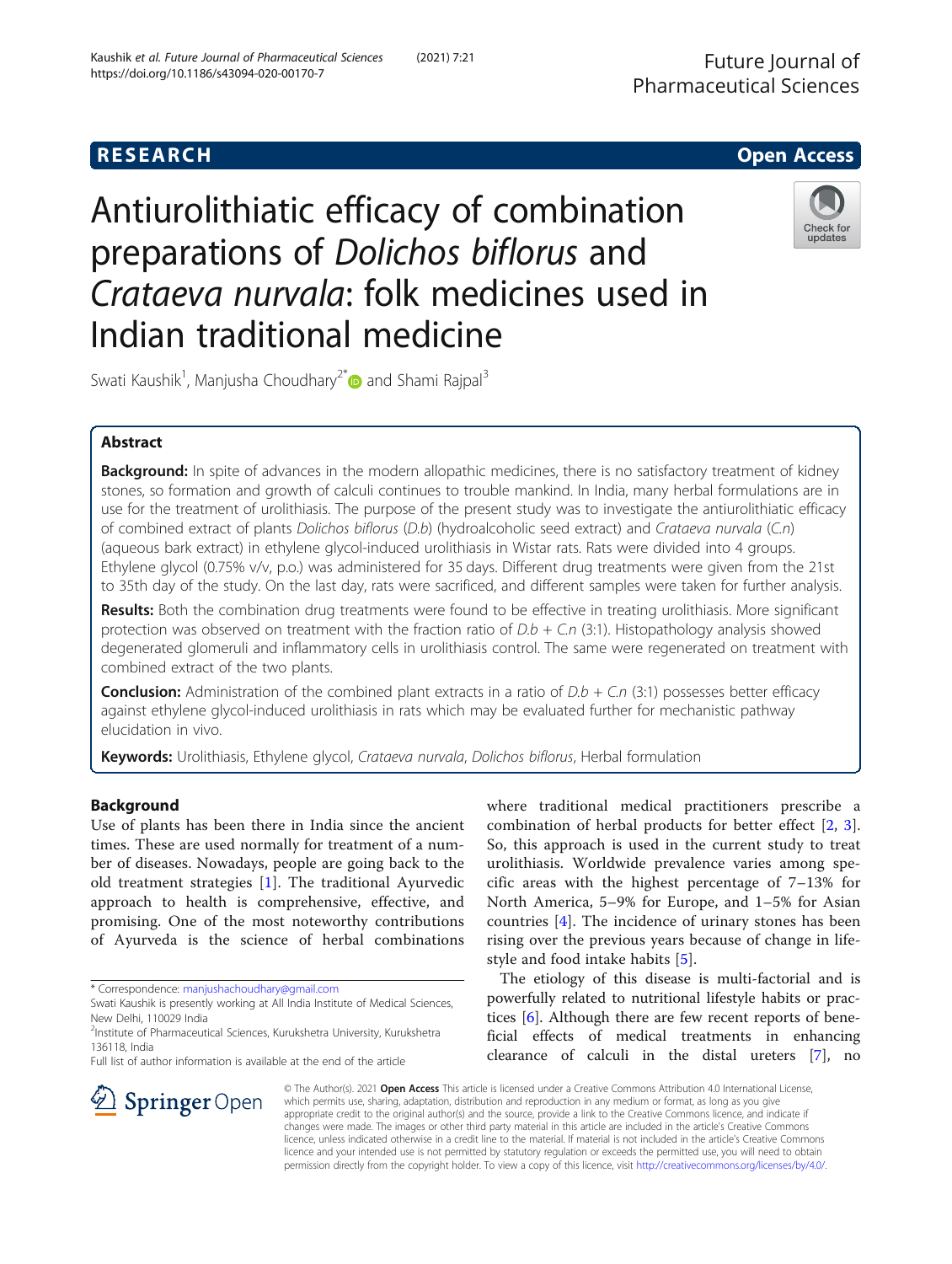promising antiurolithiatic agent has been reported, especially for the prevention of the recurrence of stones. In this regard, many plants have been conventionally used to treat kidney calculi and have been shown to be effective. In Ayurveda and folk medicine, many herbs are used in management of urolithiasis. Many researchers throughout the world are working on ascertaining the potential of herbs in treatment of this disorder. Some of the Indian medicinal plants having antiurolithiatic potential are Sesbania grandiflora L. Pers [\[8](#page-6-0)], Aerva lanata L. Juss. Ex. Schult. [[9\]](#page-6-0), Moringa oleifera Lam. [[10\]](#page-6-0), Asparagus racemosus Willd. [[11\]](#page-6-0), Rotula aquatica Lour. [[12\]](#page-6-0), Cyclea peltata (Lam.) Hook F. & Thoms [[11](#page-6-0)], Tribulus terrestris L. [\[13](#page-6-0)], Musa sapienta L. [\[14\]](#page-6-0), Ammannia baccifera L. [[15\]](#page-6-0), Mimosa pudica L. [[16](#page-6-0)], Crataeva nurvala Buch-Ham. [[17](#page-6-0)], etc.

Crataeva nurvala (Capparidaceae) is an evergreen tree indigenous to India [[18](#page-6-0)–[20](#page-6-0)]. It is prevalently found grown in other countries namely Bangladesh, Pakistan, Philippines, South America, China, and Africa. It is a leafy, moderate-sized deciduous tree with soft wood and fragrant whitish to milky white colored, polygamous flowers. The fruit of this medicinal tree is berry with globe shape and woody rind embedding seeds in yellow pulp. The outer surface of bark is wrinkled and grey white in color, covered with large number of lenticels. The flowering and fruiting season of this tree is December–May and June–August. Traditionally, its bark is used as demulcent, tonic, stomachic, laxative, diuretic, antipyretic, and rubefacient whereas roots are lithotropic and laxative [[21](#page-6-0)].

Dolichos biflorus (Fabaceae) is a slender, trailing or sub-erect, branched, and downing herb, native to India and is found at an altitude of up to 1000 m. It is mainly cultivated in Andhra Pradesh, Tamil Nadu, and Karnataka [[22\]](#page-6-0). This plant has alternate, stipulate and trifoliate leaves, membranous leaflets, and axillary, papilionaceous usually yellow (or white) flowers. The flowers may be more than one together but without a common peduncle. The pods are 3.7–5.0 cm by 0.6–0.8 cm, recurved, tipped with a persistent style. The number of seeds is 5–6 per pod. Traditionally, young plant is used mainly for kidney disorders, dysuria, sores, and tumors. Seeds of the plant are used as diuretic, spasmolytic, for treatment of urinary trouble, kidney stones, piles, pain, constipation, wounds, urinary calculi, cough, edema, and asthma. The soup of seeds is beneficial in enlarged liver and spleen and menstrual complaints whereas aqueous extract of the seeds is given to woman after child birth [[23\]](#page-6-0).

The current study was initiated with the aim of evaluating the efficacy of combined extract of Dolichos biflorus and Crataeva nurvala on kidney functioning using ethylene glycol-induced urolithiasis in experimental animals. The main aim of the study is to provide a better efficacious drug which is having lesser or no side-effects and a better treatment option for patients suffering from urolithiasis.

The current study highlighted the efficacy of traditionally used medicinal herbs' use in treatment of urolithiasis which may prove beneficial as very less number of effective medicines are there, and no proven drug therapy is in use currently. Besides, the study may be further extended for the drugs' mechanistic pathway delineation and determine proper functioning of the drug after administration in vivo.

# **Methods**

Reagents and chemicals

| S. No. | <b>Chemicals</b>                     | Source                      |
|--------|--------------------------------------|-----------------------------|
| 1.     | Ammonia                              | Rankem Pvt. Ltd.            |
| 2.     | Ammonium chloride                    | Renkem Pvt I td.            |
| 3.     | Benedict's reagent                   | Himedia Co. Ltd.            |
| 4.     | Benzene                              | SD Fine Chemicals Pvt. Ltd. |
| 5.     | Chloroform                           | SD Fine Chemicals Pvt. Ltd. |
| 6.     | Conc. H <sub>2</sub> SO <sub>4</sub> | SD Fine Chemicals Pvt. Ltd. |
| 7.     | Copper sulphate                      | Himedia Co. Ltd.            |
| 8.     | Ethanol                              | SD Fine Chemicals Pvt. Ltd. |
| 9.     | Ethylene glycol                      | SD Fine Chemicals Pvt. Ltd. |
| 10.    | Fehling's solution A and B           | Himedia Co. Ltd.            |
| 11.    | Ferric chloride                      | Himedia Co. Ltd.            |
| 12.    | Formalin solution                    | SD Fine Chemicals Pvt. Ltd. |
| 13.    | Hydrochloric acid                    | Renkem Pvt Ltd.             |
| 14.    | Lead acetate                         | Renkem Pvt I td.            |
| 15.    | Mayer's reagent                      | Renkem Pvt Ltd.             |
| 16.    | Ninhydrin solution                   | Renkem Pvt Ltd.             |
| 17.    | Nitric Acid                          | Renkem Pvt Ltd.             |
| 18.    | Normal Saline                        | SD Fine Chemicals Pvt. Ltd. |
| 19.    | a-naphthol                           | Renkem Pvt I td.            |
| 20.    | Potassium Permanganate               | Himedia Co. Ltd.            |
| 21.    | Saturated CaSO <sub>4</sub>          | Himedia Co. Ltd.            |
| 22.    | Sodium chloride                      | Himedia Co. Ltd.            |
| 23.    | Sodium glyoxalate                    | SD Fine Chemicals Pvt. Ltd. |
| 24.    | Sodium hydroxide                     | SD Fine Chemicals Pvt. Ltd. |
| 25.    | Tween 80                             | SD Fine Chemicals Pvt. Ltd. |

## Raw materials and extraction

The dried stem bark of Crataeva nurvala and seeds of Dolichos biflorus were collected from local market of Kurukshetra. Botanical authentication of the plant parts was carried out at NISCAIR, New Delhi, by Dr. H. B. Singh where voucher specimens of plants have been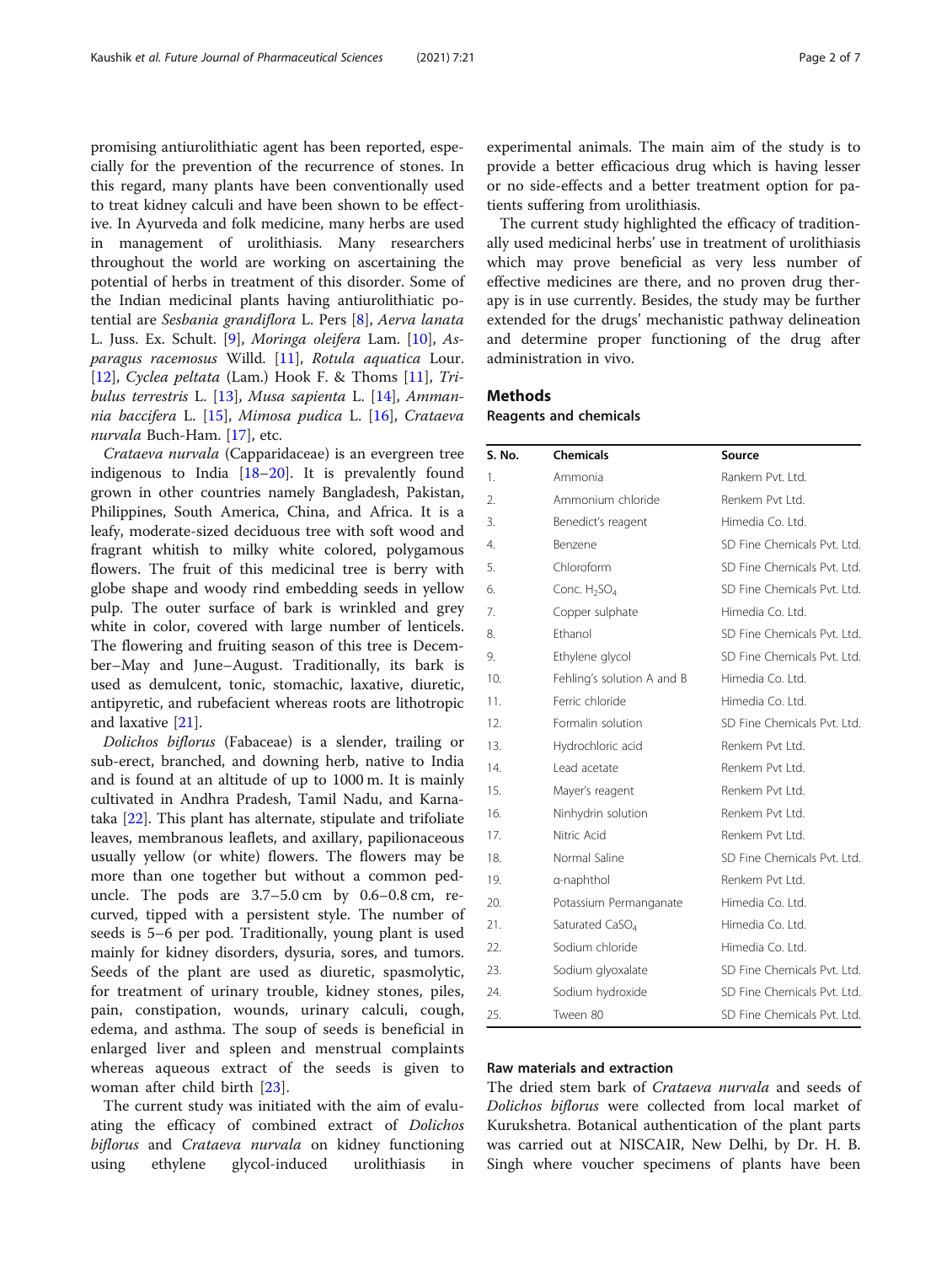<span id="page-2-0"></span>deposited in the Herbarium & Museum, NISCAIR, (National Institute of Science Communication and Information Resources), New Delhi (NISCAIR/RHMD/ Consult/-2011-12/1926/226). The powdered material was passed through sieve no. 40 and then extracted with hydro-alcohol (30:70) for D. biflorus seeds (700 g) and distilled water for C. nurvala stem bark (800 g) using Soxhlet-apparatus (according to the solubility characteristics of individual material). The extracts were then subjected to solvent evaporation under reduced pressure using rotary evaporator for complete drying. Two ratios of the extract dose (500 mg/kg) were taken for the experiment, i.e.,  $D.b + C.n$  (1:1 and 3:1).

### Preliminary phytochemical screening of extracts

Both plant extracts were subjected to qualitative chemical analysis in order to detect the presence of various classes of phytoconstituents as per reported methods [\[22,](#page-6-0) [23\]](#page-6-0). Different phytochemicals evaluated were proteins, alkaloids, glycosides, carbohydrates, terpenoids, saponins, and flavonoids.

## Selection of animals

Wistar rats of either sex (200–250 g) were obtained from central animal house of the university. They were housed in institutional animal house providing 12 h light and dark cycle at 28 °C  $\pm$  2 °C. The Institutional Animal Ethics Committee (IAEC) approved (Letter no. 340A/19) the experimental protocol, and care of laboratory animals was taken as per the guidelines of CPCSEA (Committee for the Purpose of Control and Supervision on Experiments on Animals), Govt. of India. After the acclimatization period of 1 week, all the animals were maintained on standard laboratory diet and tap water (with glycolated water) ad libitum.

## Methodology

Twenty four Wistar rats were divided into 4 groups  $(n = 6)$ . For the first 3 days of the experiment, ammonium chloride (1%) was administered intra-abdominally along with ethylene glycol (0.75% v/v, p.o.) to hasten the stone formation process [\[24](#page-6-0)].

Group I [urolithiasis-control] received normal diet and ethylene glycol (0.75%) only (without extract or standard drug) dissolved in water for 35 days. The animals received tween-80 (5%) from the 21st to 35th day. Group II [cystone (750 mg/kg) (standard)] received normal diet and ethylene glycol dissolved in water from the 1st to 20th day. Cystone (750 mg/kg) was administered orally to rats from the 21st to 35th day along with ethylene glycol administration in water. Group III  $[D.b + C.n: 1:1]$ and group IV  $[D.b + C.n: 3:1]$  received normal diet and ethylene glycol dissolved in water from the 1st to 35th

days and respective ratio of extracts from the 21st to 35th day along with ethylene glycol.

#### Urine analysis

All animals were kept in metabolic cages, and urine samples were collected on the 1st, 7th, 14th, 21st, 27th, and 35th day to analyze the changes in the urinary variables like urinary output and urinary oxalate concentration. Animals had free access to drinking water during the urine collection period. One drop of concentrated hydrochloric acid was added to the urine before being stored at  $40^{\circ}C$  [\[24](#page-6-0)]. On the 35th day, all the rats were euthanized using pentobarbitone sodium (80 mg/kg), and blood was withdrawn. Serum was separated by centrifugation at 10,000  $\times$  g for 10 min and analyzed for creatinine and calcium. Serum creatinine was estimated by the methods of Bonsnes and Taussky [[25\]](#page-6-0).

#### Histopathological analysis

The kidney tissues were cut longitudinally and processed for hematoxylin and eosin staining. Briefly, the longitudinal sections were fixed by neutral-buffered formalin (10%) and subsequently embedded in paraffin. Then, the kidney tissue sections (7-μm thick) were stained by hematoxylin and eosin dyes to study the morphological changes in the kidney tissues.

#### Statistical analysis

All the data was presented as mean  $\pm$  SEM. The data was analyzed by one-way ANOVA followed by Dunett's t test.  $p \le 0.05$  was considered statistically significant.

## Results

#### Preliminary phytochemical screening

The results of phytochemical screening showed the presence of a number of secondary metabolites including carbohydrates, alkaloids, proteins, and flavonoids (Table 1). Highest concentration of terpenoids; slightly less alkaloid, flavonoids, and

| Table 1 Phytochemical analysis of Dolichos biflorus seeds and |  |  |  |
|---------------------------------------------------------------|--|--|--|
| Crataeva nurvala stem bark                                    |  |  |  |

| Phytoconstituents | <b>Plants</b>            |                  |  |  |  |
|-------------------|--------------------------|------------------|--|--|--|
|                   | <b>Dolichos biflorus</b> | Crataeva nurvala |  |  |  |
| Alkaloids         |                          | $++$             |  |  |  |
| Glycosides        | $\ddot{}$                |                  |  |  |  |
| Flavonoids        | $++$                     | $++$             |  |  |  |
| Carbohydrates     | $\ddot{}$                | $++$             |  |  |  |
| Proteins          | $++$                     |                  |  |  |  |
| Saponins          |                          | $\ddot{}$        |  |  |  |
| Terpenoids        |                          | $^{+++}$         |  |  |  |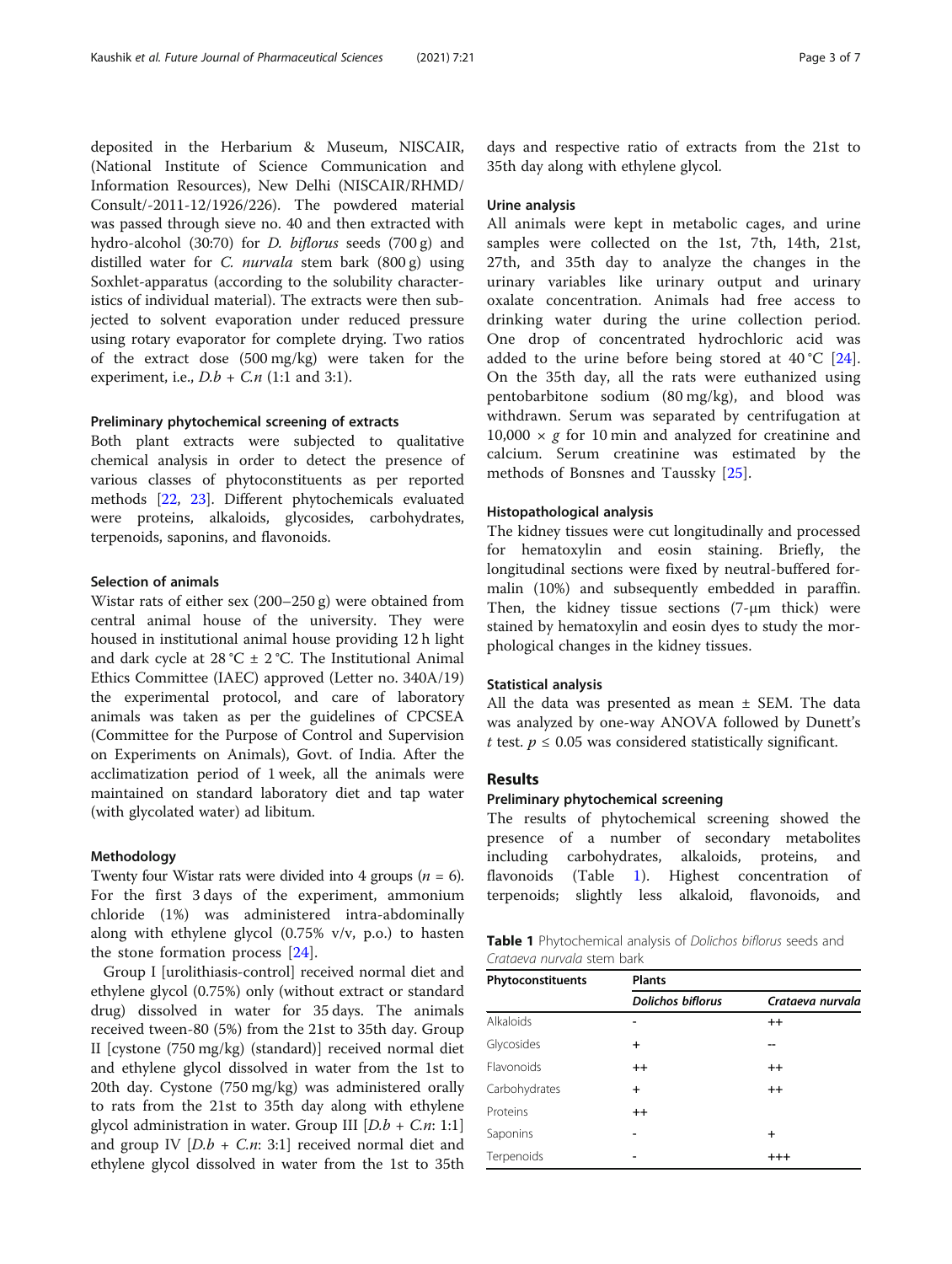| S.<br>No | <b>Groups</b>        | Urine output (ml) |                |                             |               |                              |                                |  |
|----------|----------------------|-------------------|----------------|-----------------------------|---------------|------------------------------|--------------------------------|--|
|          |                      | 0 days            | 7 davs         | 14 davs                     | 21 days       | 28 days                      | 35 days                        |  |
| 1.       | Urolithiasis control | $10.2 + 0.45$     | $11.25 + 0.27$ | $8.89 + 0.31$               | $7.49 + 0.38$ | $6.55 + 0.30$                | $4.67 + 0.56$                  |  |
| 2.       | Cystone (750 mg/kg)  | $12.36 \pm 0.32$  | $11.71 + 0.31$ | $10.36 + 0.24$ <sup>*</sup> | $9.16 + 0.12$ | $12.71 + 0.24$ <sup>**</sup> | $12.32 \pm 0.17$ <sup>**</sup> |  |
| 3.       | $D.b + C.n(1:1)$     | $11.17 + 0.17$    | $10.69 + 0.24$ | $9.02 + 0.56$               | $8.05 + 0.37$ | $9.69 + 0.32$ <sup>**</sup>  | $10.71 + 0.45$ **              |  |
| 4.       | $D.b + C.n(3:1)$     | $1171 + 052$      | $10.89 + 1.05$ | $9.12 + 0.21$               | $8.39 + 1.56$ | $982 + 076$                  | $11.39 + 0.33$ <sup>**</sup>   |  |
|          |                      |                   |                |                             | _____         |                              |                                |  |

Table 2 Effect of combinations of Dolichos biflorus and Crataeva nurvala ( $D.b + C.n$ ) in urinary output in ml/24 h

Values are expressed as mean ± S.E.M for six animals in each group. One-way ANOVA followed by Dunnett's t test, where  $^*p \leq 0.05$  and  $^{*p} \leq 0.01$  as compared to urolithiasis control

carbohydrate content; and very less saponin-content were found in Crataeva nurvala extract. No glycosides were found in the extract of the tree bark.

In case of Dolichos biflorus seeds, moderate concentrations of proteins and flavonoids were found to be present whereas little glycosides and carbohydrate content were also found in the pulse whereas no traces of terpenoids and saponins were found on evaluation of the seed extract (Table [1](#page-2-0)).

### Urine output

Urinary output is decreased during the induction period of the experimental study, i.e., 1–20 days in all the groups (Table [1](#page-2-0)). In urolithiasis-control group  $(10.2 \pm 0.45 \text{ to } 7.49 \pm 0.38 \text{ ml} \text{ on the } 21 \text{st day and }$  $4.67 \pm 0.56$  ml on the last day of the study), the urinary flow reduced due to the formation of crystals in the kidneys whereas the urinary output of standard group was found to be increased in the last 2 weeks of the study (9.16 ± 0.12 ml on the 21st day to 12.32 ± 0.17 ml on last day of the study). In both the test groups, urinary output was increased significantly as compared with the urolithiasis-control group (10.71  $\pm$  0.45 ml and 11.39  $\pm$ 0.33 ml for  $D.b + C.n$  (1:1) and  $D.b + C.n$  (3:1) respectively at the end of the study). From the interpretation of above results, it was found that the treatment groups significantly normalized the urinary output as compared to the urolithiatic control group comparable to the standard drug treatment (Table 2).

### Oxalate concentration

Oxalate concentration was found to be increased in all the groups during the induction period (Table 3).

In the urolithiatic control group, it rose throughout the study (terminal day concentration =  $0.98 \pm 0.28$ mg/dl). When combined extract treated rats' urinary oxalate levels were evaluated, it was found that there was no significant change when compared to the disease control group values, although the concentration of oxalate was found to be reduced with combination treatment in ratio 1:1 with a mean oxalate concentration of  $0.83 \pm 0.17$  mg/dl as compared to the combined-extract ratio 3:1 obtaining a mean concentration value of urinary oxalate as 0.85  $±$  0.52 mg/dl.

### Effect on creatinine level

The results of serum creatinine level evaluated in experimental animals have been mentioned in Table [4](#page-4-0). In urolithiasis control, increased creatinine level was found whereas in the standard and test groups it was increased in the starting first 2 weeks but decreased in the last 2 weeks of the experiment, but results were insignificant. So, it may be suggested that for a change in concentration of the oxalate levels of urine, a longer duration of treatment with the test drug combination will be needed in order for it to be effective and normalize the oxalate levels.

## Effect on calcium level

Serum calcium level was also determined to check the concentration of calcium in rat blood (Table [5](#page-4-0)). The concentration of calcium increased in all the animals during the induction period, and after drug treatment, there was a decrease in the levels of serum calcium as compared to the urolithiasis control (13.24

**Table 3** Effect of combinations of Dolichos biflorus and Crataeva nurvala ( $D.b + C.n$ ) on urinary oxalate level

| S.<br>No. | Groups               | Urinary oxalate (mg/dl) |               |               |               |               |                 |  |
|-----------|----------------------|-------------------------|---------------|---------------|---------------|---------------|-----------------|--|
|           |                      | 0 days                  | 7 davs        | 14 davs       | 21 days       | 28 days       | 35 days         |  |
| 1.        | Urolithiasis control | $0.63 + 0.33$           | $0.68 + 0.27$ | $0.95 + 0.21$ | $0.95 + 0.38$ | $0.96 + 0.30$ | $0.98 \pm 0.28$ |  |
| 2.        | Cystone (750 mg/kg)  | $0.61 \pm 0.17$         | $0.69 + 0.25$ | $0.95 + 0.32$ | $0.97 + 0.37$ | $0.83 + 0.34$ | $0.82 \pm 0.27$ |  |
| 3.        | $D.b + C.n(1:1)$     | $0.64 + 0.21$           | $0.67 + 0.56$ | $0.90 + 0.28$ | $0.96 + 0.33$ | $0.87 + 0.26$ | $0.83 + 0.17$   |  |
| 4.        | $D.b + C.n(3:1)$     | $0.60 + 0.33$           | $0.63 + 0.26$ | $0.89 + 0.34$ | $0.97 + 0.41$ | $0.88 + 0.27$ | $0.85 + 0.52$   |  |

Values are expressed as mean ± S.E.M for six animals in each group. One-way ANOVA followed by Dunnett's t test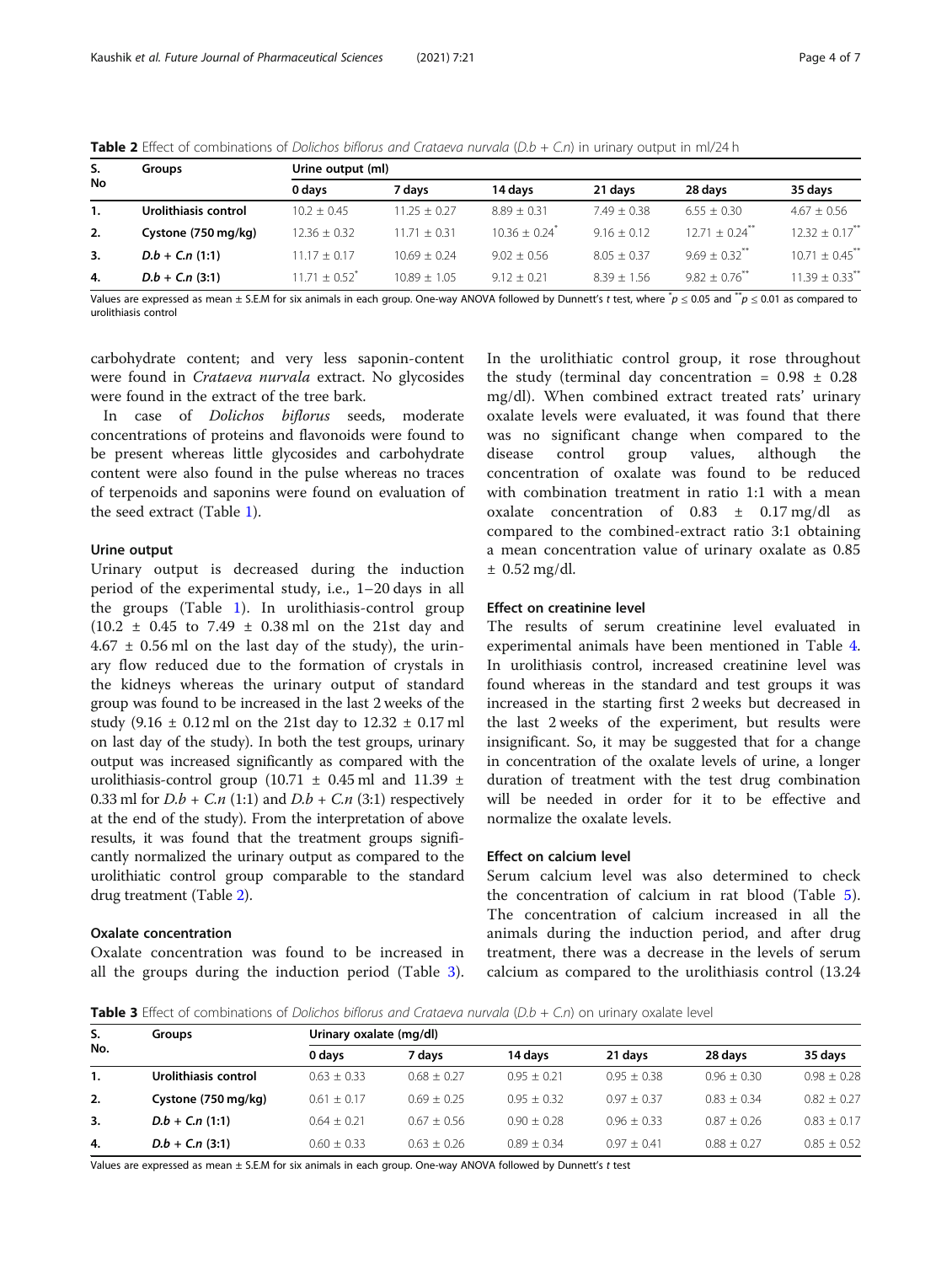| S.<br>No. | <b>Groups</b>        | Serum creatinine (mg/dl) |               |               |               |               |               |  |
|-----------|----------------------|--------------------------|---------------|---------------|---------------|---------------|---------------|--|
|           |                      | 0 days                   | 7 davs        | 14 davs       | 21 days       | 28 days       | 35 days       |  |
| 1.        | Urolithiasis control | $0.24 + 0.01$            | $0.23 + 0.06$ | $0.25 + 0.05$ | $0.28 + 0.04$ | $0.26 + 0.98$ | $0.26 + 0.71$ |  |
| 2.        | Cystone (750 mg/kg)  | $0.23 + 0.06$            | $0.2 + 0.040$ | $0.23 + 0.08$ | $0.22 + 0.08$ | $0.2 + 0.06$  | $0.20 + 0.01$ |  |
| 3.        | $D.b + C.n(1:1)$     | $0.24 + 0.79$            | $0.22 + 0.08$ | $0.24 + 0.02$ | $0.28 + 0.01$ | $0.25 + 0.21$ | $0.24 + 0.69$ |  |
| 4.        | $D.b + C.n(3:1)$     | $0.23 + 0.01$            | $0.21 + 0.02$ | $0.23 + 0.04$ | $0.26 + 0.07$ | $0.22 + 0.89$ | $0.22 + 0.21$ |  |
|           |                      |                          |               |               |               |               |               |  |

<span id="page-4-0"></span>Table 4 Effect of combinations of Dolichos biflorus and Crataeva nurvala (D.b + C.n) on serum creatinine level (mg/dl)

Values are expressed as mean ± S.E.M for six animals in each group. One-way ANOVA followed by Dunnett's t test

 $\pm$  0.02 mg/dl for disease control whereas 8.12  $\pm$  0.05 mg/dl,  $11.94 \pm 0.08$  mg/dl, and  $9.2 \pm 0.03$  mg/dl for standard and both the test drug combinations respectively at the end of the study). All the three treatments were found to reduce the serum calcium levels significantly. Ratio 3:1 of  $D.b + C.n$  (9.2  $\pm$  0.03 mg/dl) showed better results than ratio 1:1 (11.94  $\pm$ 0.08 mg/dl) and were comparable to the standard group (8.12  $\pm$  0.05 mg/dl). These results indicate that the combination of the two test drugs shows more effective protection when the concentration of D.b is more, i.e., in the ratio of  $D.b + C.n$  (3:1) against ethylene glycol-induced urolithiasis.

#### Histopathological assessment

Histopathological studies were done to confirm the efficacy of the combined extracts (Fig. [1\)](#page-5-0) in urolithiasis control group, the tubules show high degree of degeneration, and the glomeruli were seen to be disarranged and dilated. Tissue damage was more in the disease control group kidney tissues as compared to the treatment group. In standard group, very less crystaldeposition was observed, and tissue damage was also reduced. There found to be regeneration of the tubular tissues in group III rats receiving ratio  $(1:1)$  of  $D.b +$ C.n. Some tissue damage was there, and the glomeruli were also not properly regenerated. In group IV rats receiving ratio 3:1, the glomeruli were found to have intact shape of the glomerulus, and there seem to be less amount of injury to the tubules and other parts of the tissue.

## **Discussion**

Formation of calculi is associated with supersaturation of urine with stone forming constituents. The environment of urinary system becomes more susceptible for formation of calcium stones when there is abundance of oxalate and calcium in the body  $[6, 26]$  $[6, 26]$  $[6, 26]$  $[6, 26]$ . Researchers have proved that repeated administration of ethylene glycol (0.75% v/v) causes generation of kidney stone probably due to the presence of calcium oxalate [[25](#page-6-0)]. Increase in the urinary oxalate and calcium concentration (chronic calciuria) is considered as one of the main reason responsible for formation of calculi [\[25,](#page-6-0) [26\]](#page-6-0). Oxalate metabolism is disturbed by ethylene glycol as it increases the substrate availability, which raises the activity of oxalate-synthesizing enzymes. Catalysis of oxidation by glycolic acid oxidase and glyoxalate reduction result in the formation of glycolate and oxalate [\[27\]](#page-6-0). In present study, it was observed that the combination of  $D.b + C.n$  at both the ratios 1:1 and 3:1 decreased the oxalate level in urine at the selected dose and also increased the urinary output though the urinary oxalate levels were not so significantly reduced or normalized. Hence, it provides protection against urolithiasis by decreasing levels of causative factor for calculi in kidney. Decrease in glomerulus filtration due to obstruction in kidney causes amassing of waste products in blood; thus, levels of waste components like creatinine increase in blood [\[27](#page-6-0), [28](#page-6-0)]. In the present investigation, it was observed that levels of serum creatinine in test group taking the combined extract in a ratio 3:1 were comparable to that of standard group. The levels of serum calcium were also significantly reduced in case of drug treatment group (ratio 3:1). The test drug combination of  $D.b + C.n$  at a ratio 3:1 was found to be

**Table 5** Effect of combinations of Dolichos biflorus and Crataeva nurvala ( $D.b + C.n$ ) on serum calcium level (mg/dl)

| S.<br>No. | Groups               | Serum calcium (mg/dl) |                              |                              |                              |                              |                                |  |
|-----------|----------------------|-----------------------|------------------------------|------------------------------|------------------------------|------------------------------|--------------------------------|--|
|           |                      | 0 days                | 7 davs                       | 14 davs                      | 21 davs                      | 28 days                      | 35 davs                        |  |
| 1.        | Urolithiasis control | $10.96 + 0.04$        | $11.60 + 0.14$               | $12.21 + 0.05$               | $12.63 + 0.02$               | $12.26 + 0.01$               | $13.24 + 0.02$                 |  |
| 2.        | Cystone (750 mg/kg)  | $10.01 \pm 0.02$      | $10.08 + 0.12$ <sup>**</sup> | $9.94 + 0.17$ <sup>**</sup>  | $964 + 011$                  | $878 + 014$                  | $8.12 + 0.05$ <sup>**</sup>    |  |
| 3.        | $D.b + C.n(1:1)$     | $10.82 \pm 0.14$      | $11.10 + 0.153$              | $11.41 + 0.09$               | $12.21 + 0.03$ <sup>*</sup>  | $12.01 + 0.11$               | $11.94 \pm 0.08$ <sup>**</sup> |  |
| 4.        | $D.b + C.n(3:1)$     | $10.26 + 0.01$        | $10.84 + 0.11$ <sup>**</sup> | $10.98 + 0.14$ <sup>**</sup> | $10.56 + 0.11$ <sup>**</sup> | $10.21 + 0.08$ <sup>**</sup> | $9.2 + 0.03$ <sup>***</sup>    |  |

Values are expressed as mean ± S.E.M for six animals in each group. One-way ANOVA followed by Dunnett's t test, where \*p  $\leq 0.05$  and \*\*p  $\leq 0.01$  as compared to control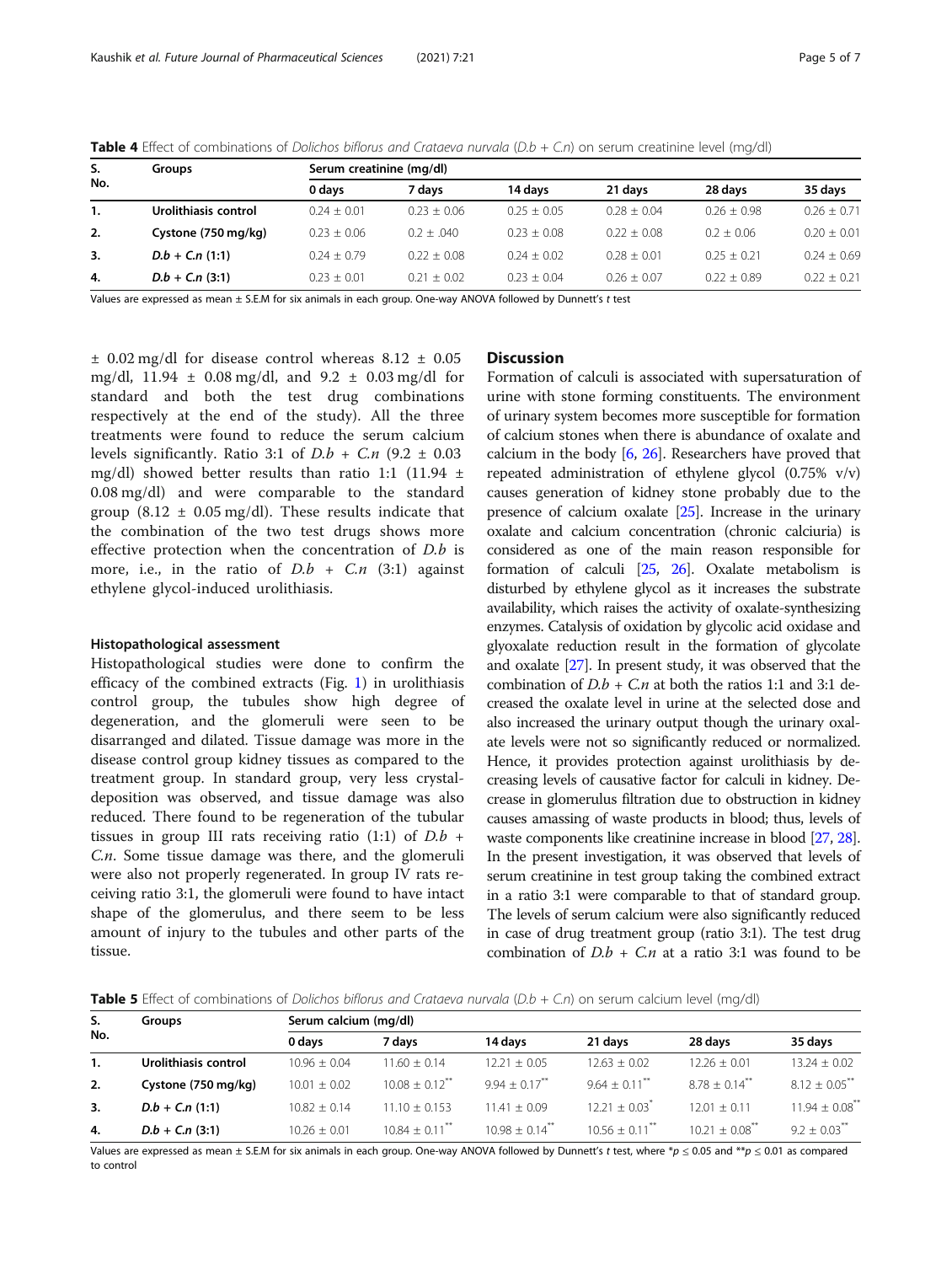<span id="page-5-0"></span>

more effective in normalizing the tested parameters which have direct or indirect effect on urolithiasis. There are several phytochemicals like flavonoids, terpenoids, and saponins, which could be responsible for the antiurolithiatic effect of the drugs under study [[8](#page-6-0), [9,](#page-6-0) [29\]](#page-6-0). The preliminary phytochemical analysis of the extracts of the plants has shown the presence of flavonoids, saponins, and terpenoids; hence, antiurolithiatic activity of combination preparations could be due to the presence of these constituents, which may act either individually or in combination. The histopathological changes reveal the protective effect of the combined extract with regeneration of tissues and normalization of glomeruli in the treated groups. On the basis of above results, it may be implicated that both of these drugs have potential value in treatment of urolithiasis, and these can be studied further for a longer duration to evaluate the changes in oxalate and calcium levels in the body and also for mechanistic study of the protective pathways underlying the protective effect of these extracts against urolithiasis.

## Conclusion

From the present study, it is concluded that the ratio 3:1 of combined formulation of hydroalcoholic extract of Dolichos biflorus and aqueous extract of Crataeva nurvala possess better potency against urolithiasis. This report may offer therapeutic alternative for the treatment of urolithiasis. The observed antiurolithiasis effects probably involve the synergistic or additive action of phytoconstituents of combined plants extracts.

#### **Abbreviations**

C.n: Crataeva nurvala; D.b: Dolichos biflorus; IAEC: Institutional Animal Ethics Committee; CPCSEA: Committee for the Purpose of Control and Supervision on Experiments on Animals; v/v: Volume by volume; p.o.: Per oral; SEM: Standard error of mean; ANOVA: Analysis of variance

#### Acknowledgements

The authors are thankful to the Institute of Pharmaceutical Sciences, Kurukshetra University, for providing the facilities to conduct this research work. We also want to thank INMAS, New Delhi, for giving training in histopathology studies.

#### Plant authentication

Botanical authentication of the plant parts was carried out at NISCAIR, New Delhi, by Dr. H. B. Singh where voucher specimens of plants have been deposited in the Herbarium & Museum, NISCAIR, (National Institute of Science Communication and Information Resources), New Delhi (NISCAIR/ RHMD/Consult/-2011-12/1926/226).

#### Authors' contributions

SK drafted the work, revised it, and analyzed the results. MC designed the study and done substantial contribution in analysis of the data. SR made substantial contribution in acquisition of raw material and revision of the study. All the authors have read and approved the manuscript.

#### Funding

NA

#### Availability of data and materials All data and material are available upon request.

## Ethics approval and consent to participate

Laboratory animals were obtained from the Institutional Central Animal Facility (Letter no. 340A/19), Institute of Pharmaceutical Sciences, Kurukshetra University, Kurukshetra, Haryana, as per the guidelines of CPCSEA (Committee for the Purpose of Control and Supervision on Experiments on Animals) Govt. of India. The animal experiments were duly approved from IAEC (Institutional Animal Ethical Committee).